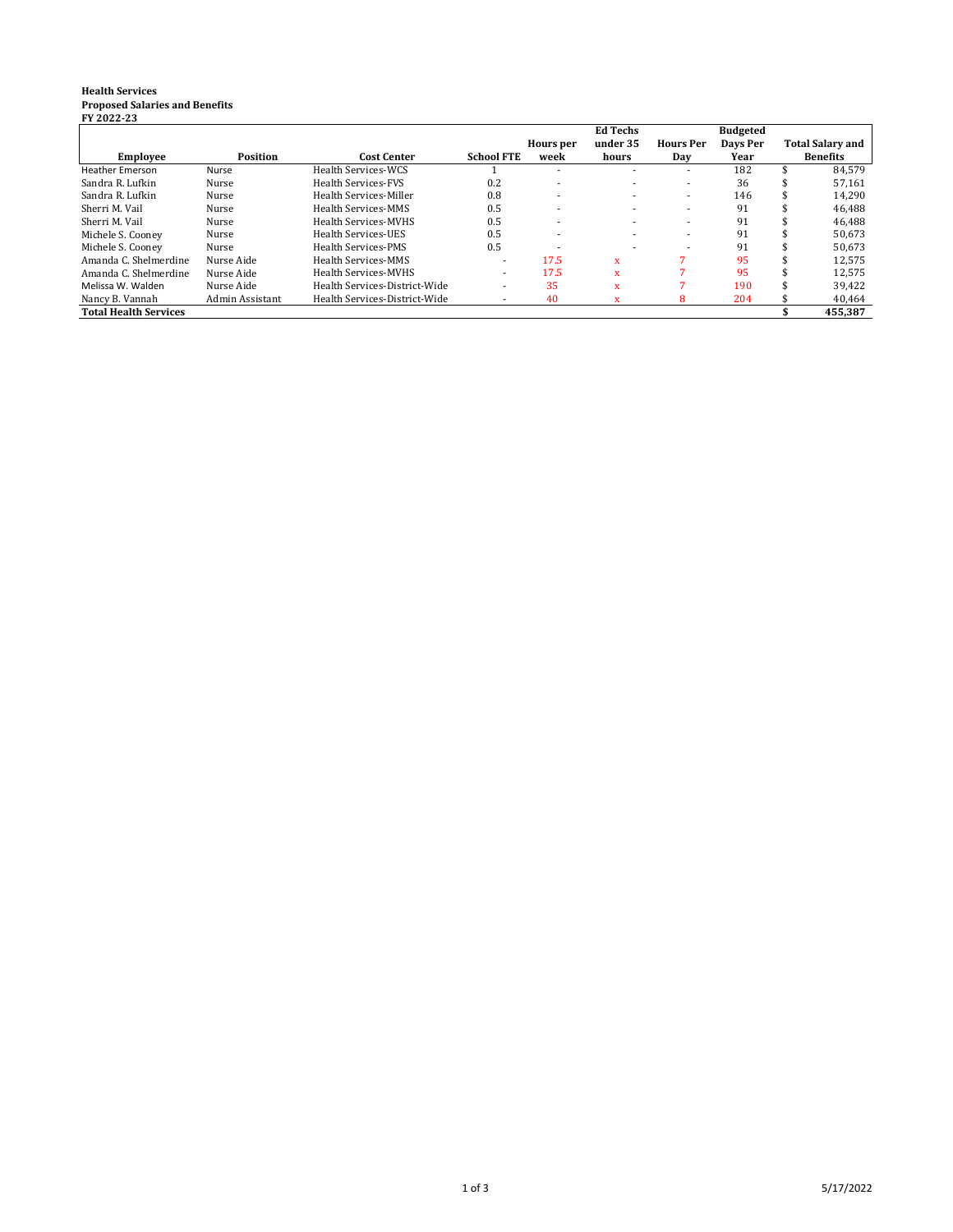## **Health Services Proposed Budget Summary FY 2022-2023**

|                                                                |               | 2022-23 Proposed Budget |               |                |
|----------------------------------------------------------------|---------------|-------------------------|---------------|----------------|
| <b>Account Number / Description</b>                            | 2021-22       | <b>Dollars</b>          | <b>Dollar</b> | <b>Percent</b> |
|                                                                | <b>Budget</b> |                         | Change        | Change         |
|                                                                |               |                         |               |                |
| 2130 Student Health Services-District Wide                     |               |                         |               |                |
| 1000-0000-2130-51020-900 Nurse Aide                            | \$44,154      | \$48,049                | \$3.895       | 8.82%          |
| 1000-0000-2130-51060-900 Other Professional Salary - Nurse     | \$259,352     | \$276,312               | \$16,960      | 6.54%          |
| 1000-0000-2130-51180-900 Secretary Salary                      | \$26,317      | \$26,985                | \$668         | 2.54%          |
| 1000-0000-2130-51200-900 Substitute Salary                     | \$3,500       | \$5,000                 | \$1,500       | 42.86%         |
| 1000-0000-2130-51500-900 Stipends                              | \$5,258       | \$4,883                 | (\$375)       | $-7.13%$       |
| 1000-0000-2130-52000-900 Substitute/Stipend Benefits           | \$310         | \$819                   | \$509         | 164.05%        |
| 1000-0000-2130-52020-900 Nurse Aide Benefits                   | \$919         | \$16,652                | \$15,733      | 1712.65%       |
| 1000-0000-2130-52060-900 Other Professional Benefits - Nurse   | \$57,933      | \$62,375                | \$4.442       | 7.67%          |
| 1000-0000-2130-52080-900 Secretary Benefits                    | \$12,300      | \$13,274                | \$975         | 7.92%          |
| 1000-0000-2130-52300-900 Retirement Benefits                   | \$202         | \$187                   | ( \$14)       | $-7.13%$       |
| 1000-0000-2130-52320-900 Nurse Aide Retirement Benefits        | \$1,695       | \$1,845                 | \$150         | 8.82%          |
| 1000-0000-2130-52360-900 Other Professional Retirement - Nurse | \$9,938       | \$10,610                | \$672         | 6.77%          |
| 1000-0000-2130-52560-900 Tuition Reimbursement                 | \$0           | \$10.200                | \$10,200      | #DIV/0!        |
| 1000-0000-2130-53300-900 Employee Training and Development     | \$300         | \$300                   | \$0           | $0.00\%$       |
| 1000-0000-2130-53400-900 Contracted Services                   | \$1,000       | \$1.000                 | \$0           | $0.00\%$       |
| 1000-0000-2130-54300-900 Purchased Repair and Maintenance      | \$1,400       | \$1,400                 | \$0           | $0.00\%$       |
| 1000-0000-2130-55800-900 Travel Reimbursement                  | \$1,400       | \$1,400                 | \$0           | $0.00\%$       |
| 1000-0000-2130-56000-900 General Supplies                      | \$14,200      | \$14,200                | \$0           | $0.00\%$       |
| 1000-0000-2130-58100-900 Dues and Fees - Memberships           | \$800         | \$800                   | \$0           | 0.00%          |
| <b>TOTAL 2130 Student Health Services</b>                      | \$440,978     | \$496,293               | \$55,315      | 12.54%         |
|                                                                |               |                         |               |                |
|                                                                |               |                         |               |                |

| <b>Total School-based costs</b>   | \$19,100  | \$19,100        | \$0      | $0.00\%$  |
|-----------------------------------|-----------|-----------------|----------|-----------|
| <b>Total District-based costs</b> | \$421.878 | 7.193<br>\$477. | \$55.315 | $-3.11\%$ |
| <b>TOTAL 1000 General Fund</b>    | \$440.978 | \$496.293       | \$55,315 | 12.54%    |